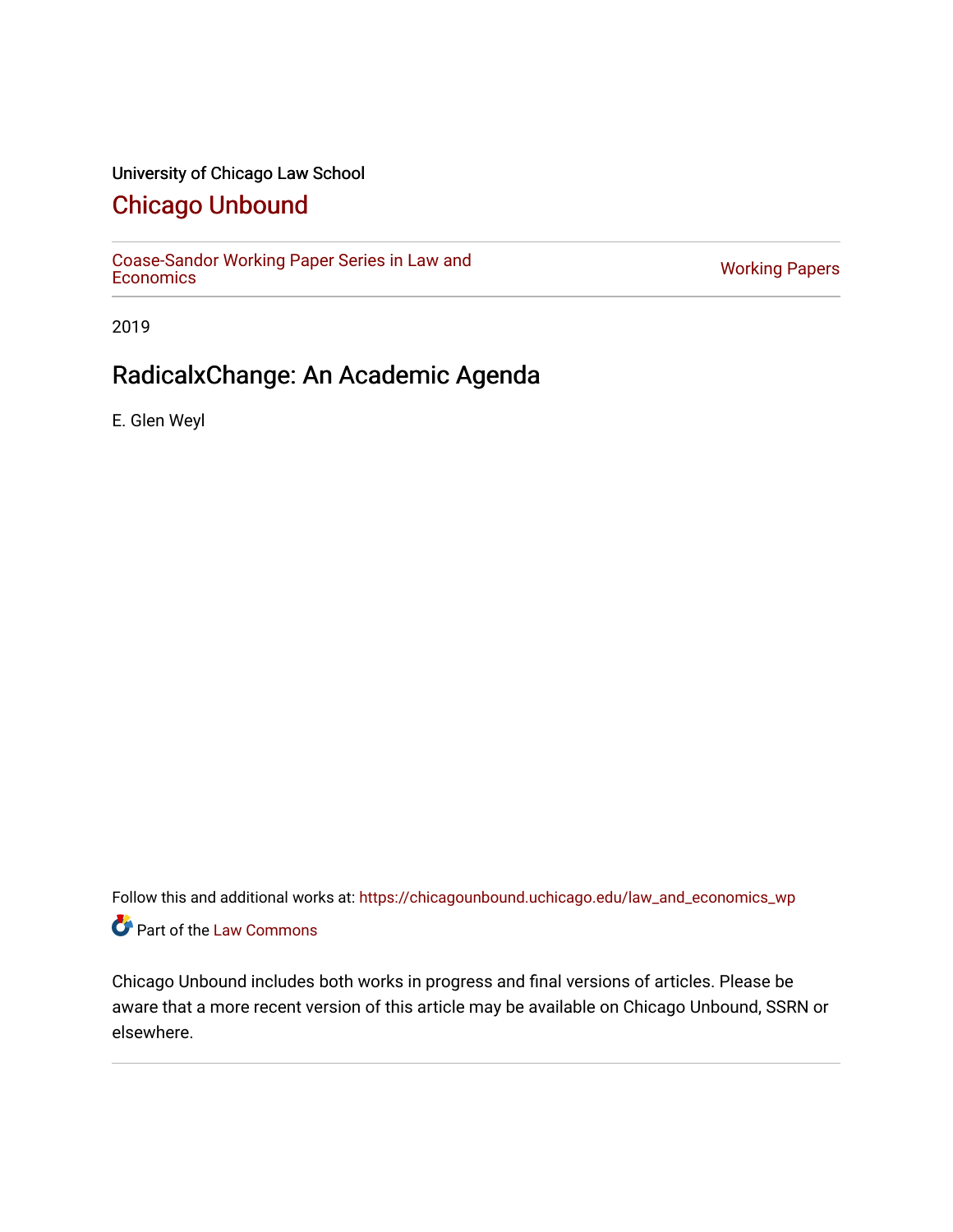# RadicalxChange: An Academic Agenda By E. Glen Weyl January 2019

Prepared for University of Chicago Law School Symposium on "Radical Markets"

### Abstract

*Radical Markets* was, for me, less an academic or even popular book than attempt to launch a social movement. Its success in doing so makes the most fruitful academic response likely somewhat different than for other books. In this piece I discuss some of the most productive avenues I see for general academic development around the growing RadicalxChange movement and highlight several specific problems to which I think economic, legal and other academics could fruitfully contribute.

*Radical Markets: Uprooting Capitalism and Democracy for a Just Society* is an unusual book in many senses. An academic conference on such an unusual book will itself be a bit odd, even awkward. To embrace rather than shy away from this, I am offering an unusual response to the excellent contributions to the symposium. Rather than respond directly to the pieces, I am instead taking the opportunity to layout some of the ways in which the book and the response to it have been unusual and use this to highlight what I see as some of the most productive channels for academics interested in engaging with and building on the material to do so. My hope is that these thoughts can be useful in helping to build the growing Ideas and Research track of the RadicalxChange movement that has emerged in response to the book. I have every reason to believe that Eric's perspective on and goals for the book where quite different from mine, so in what I write I speak for myself (and perhaps, to some extent, for the RadicalxChange movement) alone.

#### **Intentions and outcomes of the book**

*Radical Markets* is a popular economics book more heavily influenced by relatively obscure economic theory than any I can remember recently. It is a work of political philosophy deeply concerned with entrepreneurship, the practicalities of contemporary politics and economic tradeoffs. Much of it is legal and institutional history, yet it imagines institutions that diverge sharply from the familiar. It is, to my knowledge, the first attempt to use approximately optimal mechanisms to ground a broad social philosophy, and yet it justifies this philosophy by reference to a range of values usually absent from mechanism design theory. Each chapter opens with a science fiction vignette, and yet many of the policies the book advocates are live issues in corporations and governments around the world. In other words, *Radical Markets* was a strange beast.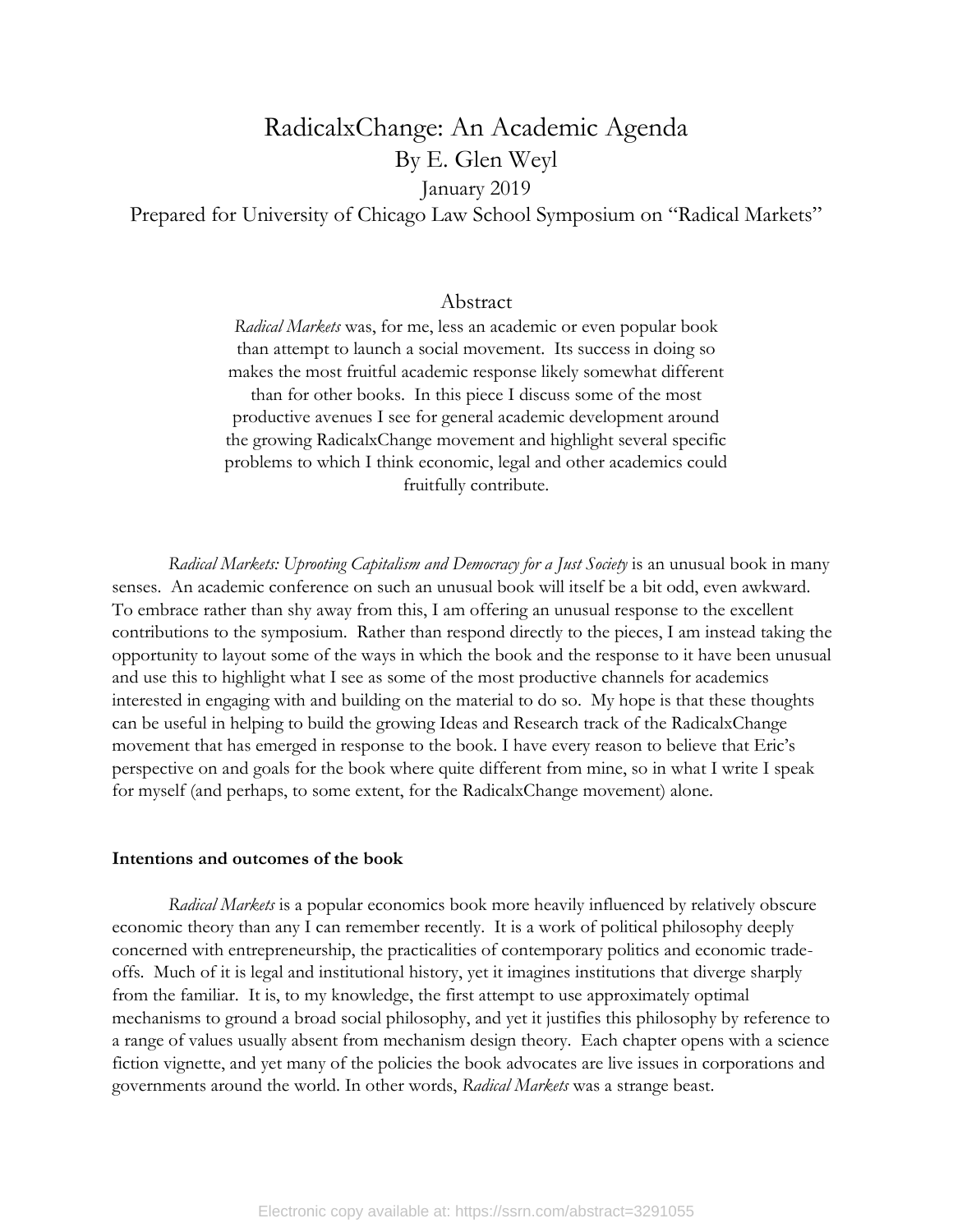More than anything, for me, the book was intended to be the spur for a social movement and as such, if successful, the book itself was more a step on a journey towards that rather than a final product. And, perhaps predictably given this, the book met with mixed success along standard metrics. While most reviews were favorable, they also mostly saw the book as pie-in-the-sky and it was largely ignored by most of the mainstream press. It sold reasonably well for an academic crossover, but it was not even close to the sort of popular phenomenon that books like *Freakonomics* or *Capital in the Twenty-First Century* were. And, as the submissions to this conference mostly reflects, its average reception among academics (particularly in the conservative fields from which Eric and I hail) was quite mixed: intrigued, for the most part, but largely dismissive and disengaged.

And yet, measured in terms of my primary goal, the book succeeded beyond my wildest dreams. This was, as indicated by the discussion above, decidedly *not* because of mass appeal. Instead, there were several intense communities of interest that dived deeply into the book and built community around it. The most prominent of these is the blockchain community, where sentiment analysis indicates that the book has become a central narrative and where, at the most important conference in the area, participants sang a song about the book in early November.<sup>1</sup>

Yet while the blockchain movement has become a motive force, many other (though sometimes overlapping) communities of interest have emerged. Students at many of the dozens of universities I have spoken at have started campus groups around the ideas. While most, especially more-established, academics have reacted skeptically, a passionate younger generation of graduate students and some more established thinkers have responded enthusiastically. European economists and technocrats, always skeptical of existing economics structures but steeped in economic theory, have been quite enthusiastic. While the general popular reception of the book has been tepid, one of the ideas (Data as Labor) has exploded in the popular imagination (though only occasionally linked to the book) and has become a central policy frame. More broadly, in several areas and countries, policymakers and political leaders have engaged seriously with the ideas and I have been involved in a range of consulting activities thereabout. Several kinds of artists found the combination of political ambition with science fictive imagination in the book empowering and are working on projects around the book.

Most tangibly, based on my best attempt to track it, several billion dollars of capital have been invested into start-up and corporate projects around ideas in the book and ideas building closely on it and probably a hundred start-ups have formed or pivoted around ideas from the book. About half of this activity is within the blockchain space, but much of it stretches well beyond. At the same time, as of this writing, I know of almost a hundred local organizations with on average a couple dozen members each that have formed in the few months around the "RadicalxChange" (RxC henceforth) movement (more on this shortly). To help catalyze interaction and coordination between these various elements, in August I created a non-profit RxC Foundation, for which roughly fifty people around the world currently volunteer ten or more hours of their time each week helping to coordinate activities and build towards a conference in March in Detroit.

Reflecting these sources of interest, the RxC Foundation/movement has four "tracks": Ideas and Research, Entrepreneurship and Technology, Arts and Communications and Activism and Government. Clearly the track most aligned with the present event is Ideas and Research, which comprises mostly academics, as well as some public intellectuals, though from a significantly broader

 $\overline{a}$ 

<sup>&</sup>lt;sup>1</sup> Gaúcho Pereira, Felipe "[Visions of Ether](https://medium.com/@simondlr/radical-markets-in-the-arts-13c27d3b7283?fbclid=IwAR02HuqEeK15Uw7gVD-cRMBcEzquUB08XjYocs2IUk8X5zN6dlf_MrPr-KU)" *Token Economy* (Medium), November 16, 2018.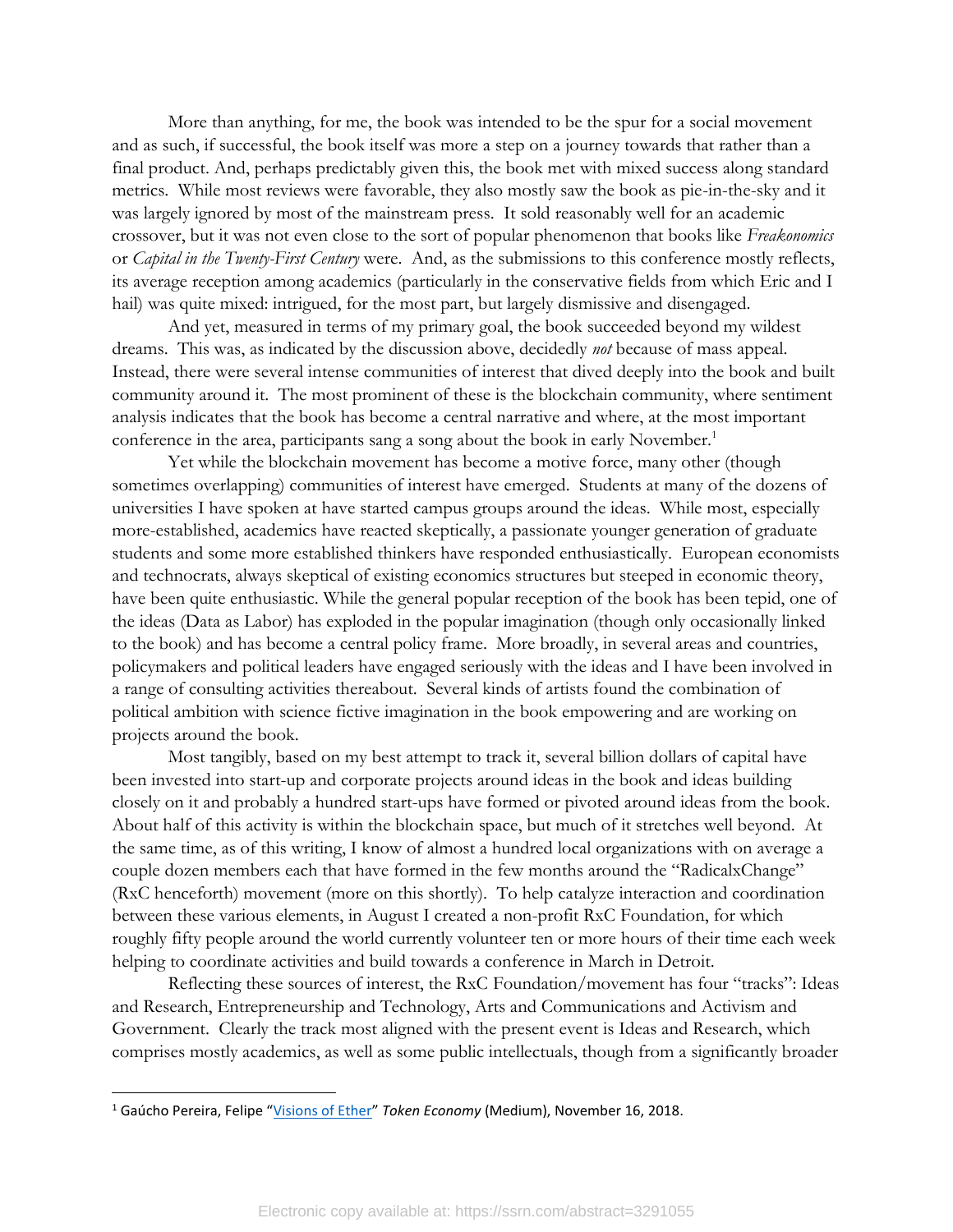range of fields that are represented in the present symposium. The chair of that track is historian Ananya Chakravarti, whose contribution to this conference is somewhat representative of the excellent work beginning to come out of that trajectory.

#### **Potential for academic contributions to the movement**

Being a social movement rather than a specific policy proposal, an academic theory, a model or other usual object of academic discourse, RxC may at first be disorienting for academics to engage with. Such movements often elicit, in their early stages, academic engagement that ends up being relatively unproductive both for the academics who produce it and for the movement to which it responds. There are many historical examples, but most illuminating recently is blockchain.

During its early years (2009-2014), there was limited engagement beyond simple dismissal from most of the academy (computer science and cryptography were something of an exception to which I return below). Let me be clear, I was personally very much in that camp. As the prominence of the movement grew (2014-2016), the attitude turned from dismissal to attempts to prove why blockchain was either evil or could never succeed. Once the movement achieved an outpouring of success (2017-2018), institutions have now begun to spring up within academia showing why the success of blockchain was inevitable and/or taking its prominence for granted and studying various properties or potentials of it.

While perfectly reasonable academic work, this sort of engagement undermines the chance for academics to be agents for positive social change: to influence blockchain in a positive direction, to contribute to its development or to correct its weaknesses. This latter sort of engagement is actually very common in computer science and engineering academic fields, but not much, at least for such bold and innovative movements, in economics, sociology, law, and other broadly social scientific fields.

This follows from a broader social trend that we briefly discuss in *Radical Markets*, namely that radical technological innovation is widely praised and accepted in our culture, but radical social innovation is not. I believe this set of attitudes has had quite dire social consequences, leading to extreme imbalances that are dangerous to social stability. This concern seems to be broadly shared by the blockchain movement, which has focused far more on social technology, organization and centralization as a social principle than on its specific technological substrate. A dedication to the importance of radical social change, treated as a technology grounded in cutting edge social science, is at the core of RxC. This makes engagement by social scientists and even the emergence of a field of social technology crucial to the movement.

I also submit that that RxC offers a unique opportunity to social scientists that should attract their engagement. In particular, the typical opportunity that social scientists and legal scholars have to impact public policy come in the form of what Alvin Roth has called "whispering in the ear of princes": quietly and in technocratic language, poorly understood by the broad public, giving advice to functionaries and the organs of power.<sup>2</sup> This is naturally worrying to those among us who believe in democracy and are skeptical of princes, as it tends to naturally place social scientists in a structural role that runs against at least populist politics and perhaps democracy (as opposed to technocracy)

 $\overline{a}$ 

<sup>2</sup> Roth, Alvin E. "Laboratory Experimentation in Economics", *Economics and Philosophy* 2: 245-273.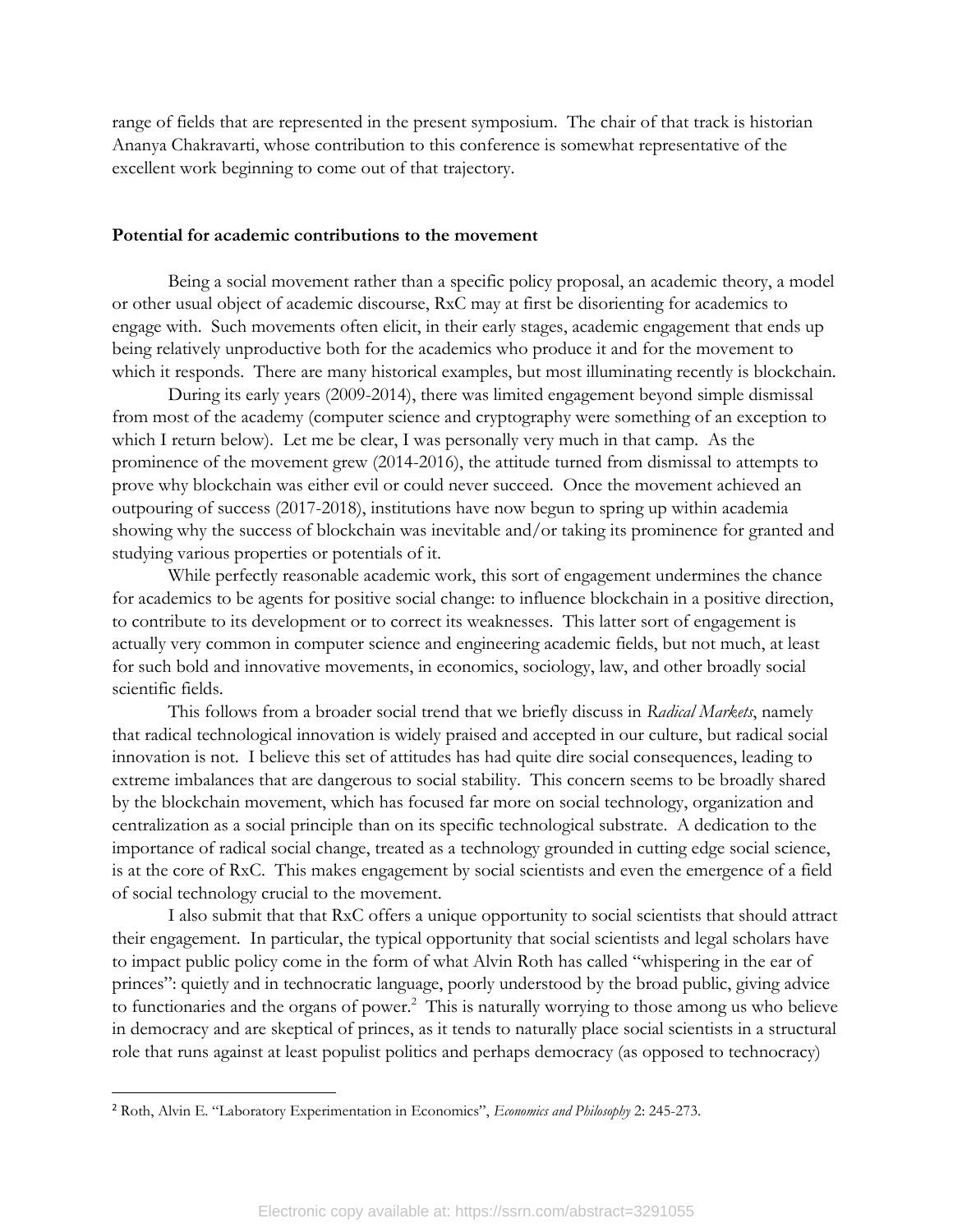more broadly. This role is, however, relatively new: the political economists of the nineteenth century and even thinkers like Friedrich Hayek and Milton Friedman engaged heavily with the public and played critical roles in creating social movements. RxC offers an opportunity and pathway for social scientists and social theorists interested in engaging in such a democratic spirit to "match" with other social forces interested in hearing from and working with them to reimagine the basis of legitimacy.

So, let's for the moment imagine you are an academic social scientist or theorist interested in engaging with, contributing to and harnessing the RxC movement. What are some ways you might be able to engage through your academic work? In fact, there are dozens of productive channels and I will do my best to summarize a few here.

The most obvious direction, and one I will dwell on at some length below, is to participate in filling the endless list of lacunae that exist in the RxC paradigm. The majority of ideas I now discuss in my talks did not appear in the book and I today think about half of the book was off or missing important elements. As many of the contributors to this symposium have highlighted, RxC is a reasonably novel set of ideas viewed as a broad paradigm and there are many design questions yet to be addressed that social scientists and theorists have much to add to.

Yet there are many other ways to usefully contribute, some modeled by contributions to this symposium. For example, Ananya's contribution shows how the paradigm can be articulated and within an academic field (history in her case) in a manner that allows the movement to gain from historian's insights, analogies and the historical experience with alternative institutions that can help us learn which ideas in what forms are likely to succeed. Another, related effort is to extend the set of disciplinary, philosophical and cultural languages in which RxC and related ideas can be expressed and analyzed, towards which Lily, Salome and Zoë's piece makes an important contribution. Identifying new applications, especially ones that are ripe for sympathetic, small-scale and vivid experimentation is another important area, one to which Daniel contributes in this symposium and which Simon de la Rouviere has been one of the most useful contributors.<sup>3</sup> A final crucial area that sympathetic social scientists and theorists can contribute is important problems that seem ripe for an RxC approach that are not addressed by existing ideas, as Lee does in her contribution with the issue of geographic spillovers and zoning.

Another crucial category of contribution, perhaps better suited to those who are not yet fully sold on the paradigm, is identifying novel potential failure modes of these mechanism and, most helpfully, identifying potential patches for these failure modes. Vitalik Buterin and other leaders in the blockchain community have made particularly valuable contributions on this front.<sup>4</sup> An additional avenue for only modestly sympathetic participants to contribute is to highlight area where even the small-scale experimentation planned is likely to be disastrous or tarnishing to the project in ways that may not be clear. Jaron Lanier has been quite useful in this regard. A final area that requires little buy-in to the framework is clarifying and testing the scope conditions for the ideas to be worth implementing or that determine the optimal setting of various policy parameters, much as Charlotte, Daniel and Karine's and Katrina's papers do.

Might even those who really dislike the whole paradigm still have something to add? Clear, distinct alternative paradigms of the scope and ambition of RxC have been extremely valuable to the

 $\overline{\phantom{a}}$ 

<sup>3</sup> De la Rouviere, Simon, "[Radical Markets in the Arts](https://medium.com/@simondlr/radical-markets-in-the-arts-13c27d3b7283?fbclid=IwAR02HuqEeK15Uw7gVD-cRMBcEzquUB08XjYocs2IUk8X5zN6dlf_MrPr-KU)", *Medium*, October 21, 2018.

<sup>&</sup>lt;sup>4</sup> Buterin, Vitalik, "[On Radical Markets](https://vitalik.ca/general/2018/04/20/radical_markets.html)", April 20, 2018.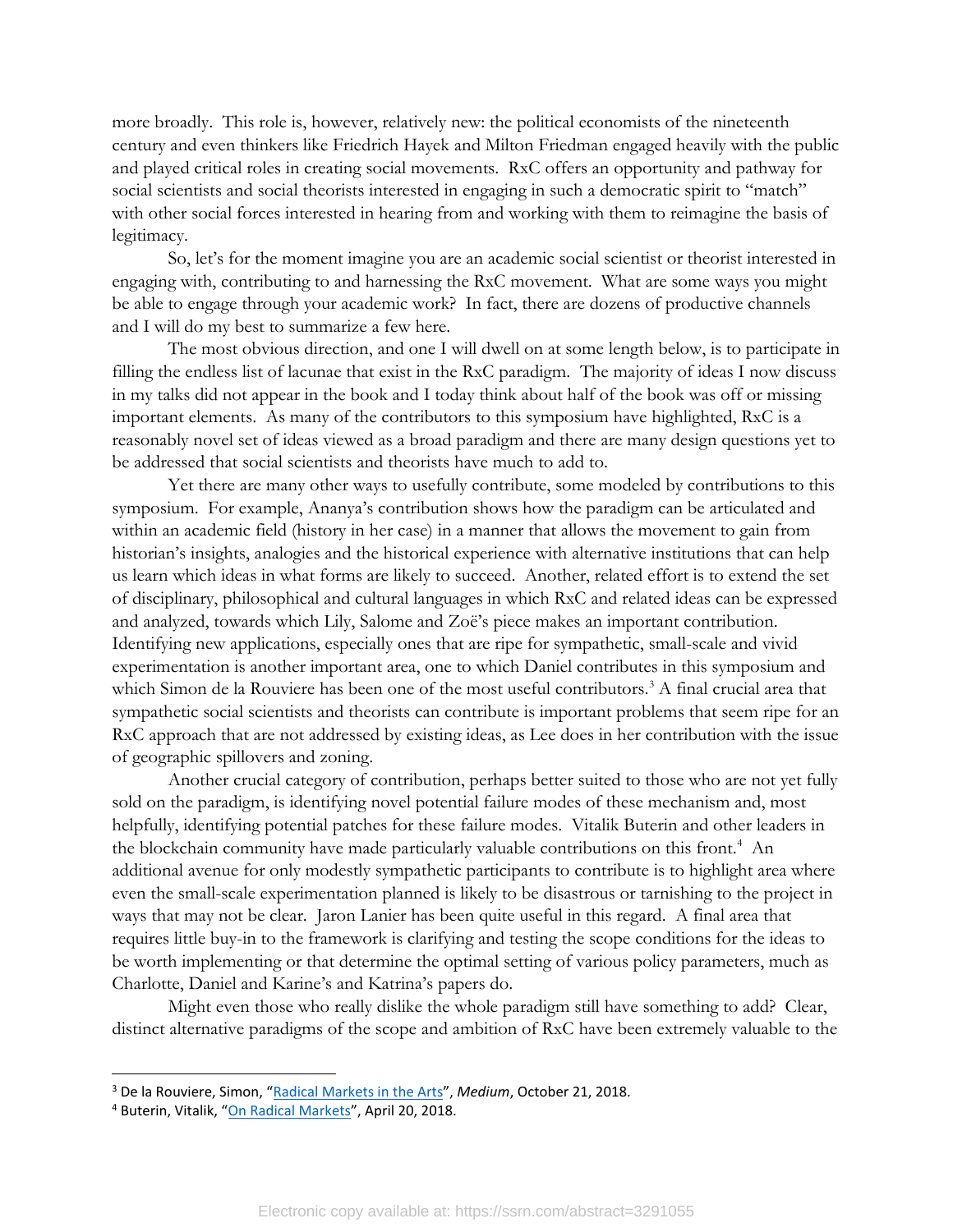movement, as they provide sharply articulated alternatives positions to argue against. I have been writing a series of "Why I am not an X" blog posts for the RxC blog and in these I usually focus on a specific thinker who exemplifies a school of thought or has a particularly coherent ideology. Most of these have not arisen from the academic world, but the work of the Niskanen Center in the capitalist center, on the right of reactionaries such as Curtis Yarvin and nationalists such as Julius Krien and on the left of the statist school articulated by Matthew Bruenig. While all of these are in different ways antithetical to the RxC worldview, have been extremely useful foils and sparring partners for RxC ideas. They have clarified the intellectual terrain and the feasible clear alternatives to the RxC paradigm. There are probably academic contributors who could offer clearer or more fully articulated versions of these visions.

#### **Some important open questions**

Let me conclude with a focus on what I see as the most extensive and clearest place I see an opportunity for academic contributions: building on and filling the endless gaps in the RxC paradigm. As with any new approach, we are only at the very start of understanding the contours of how these ideas should be worked out and applied in different areas of society. Within the proposals in the book, there are numerous issues, from the micro to the macro, yet to be worked out. A simple list seems the most straightforward way to proceed:

- Is there some way for citizens to reveal in a reasonably incentive compatible way the time-toeviction in the COST? Are there significant inefficiencies created by the inability to reveal this or does the persistence created by partial perpetual property rights mostly account for this issue?
- How can we deal with debt and bankruptcy effectively in the COST? Is forced refinancing really the answer?
- Are there superior mechanisms for revealing complementarities within the COST other than simple self-bundling? Can self-bundling facilitate the exercise of monopoly power based on large assemblies of assets that are used to block credit-constrained potential purchasers?
- Is there a self-revealing way to allow inspection periods? Are inspection periods even necessary?
- What would happen to the financial system if the COST were implemented? To what extent would debt continue to exist? Would stock markets and the like be needed or would they be directly replaced by the COST system? Would bubbles and speculation be significantly mitigated?
- What is a good way to represent substitutable preferences rather than complementary ones within a COST system?
- How should the COST revenue be divided? The formula in the book is completely arbitrary. Given that much control over assets is likely to be partly collective, likely the distribution of revenue across different collectives should be roughly in proportion to the chance of their being the efficient purchasers, but is not clear how to operationalize this. And should this be implemented by a single global COST system or a series of hierarchical leases that could allow for increasing restrictions on use to deal with e.g. spillovers?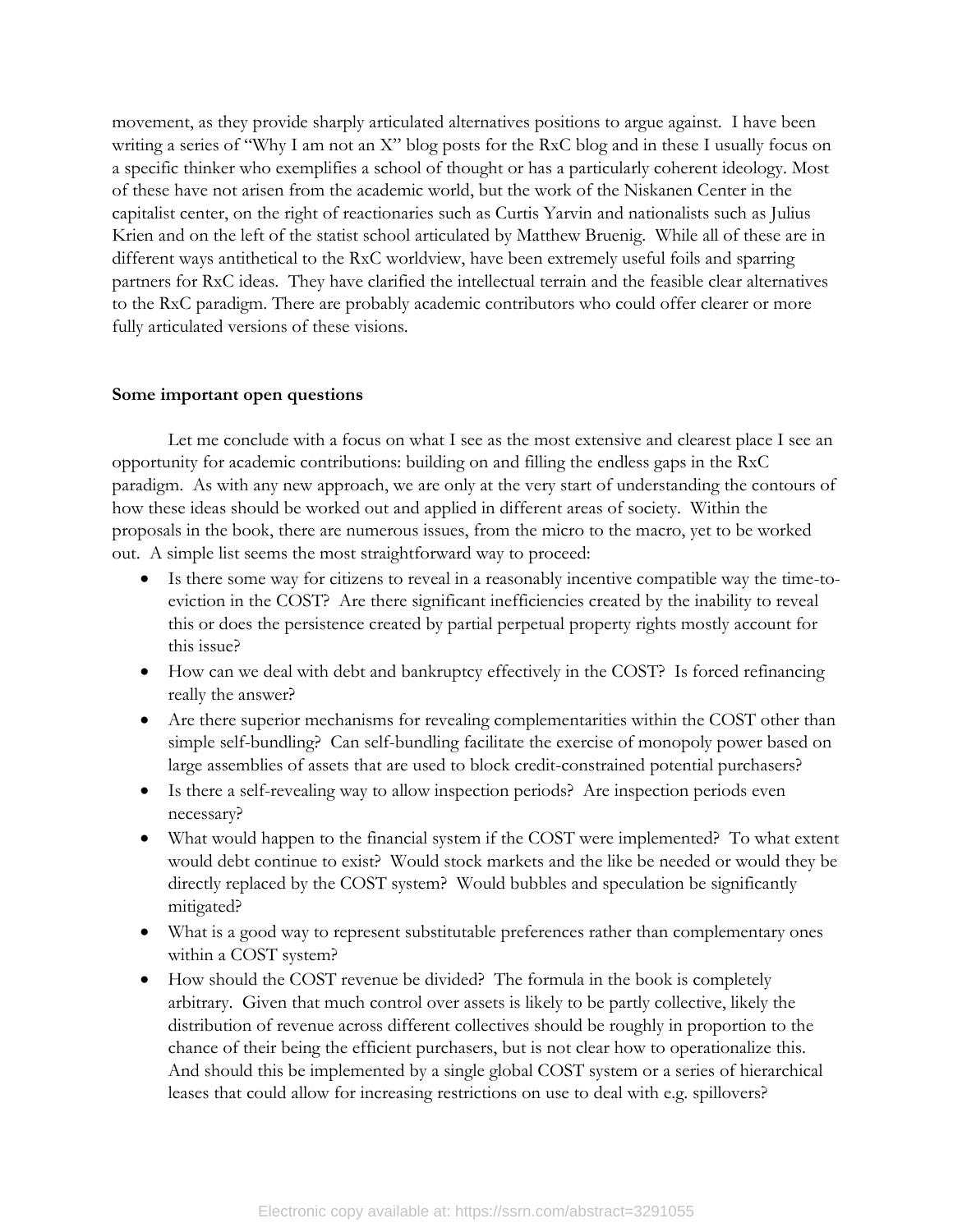- How finely should tax rates be set to match different asset class properties? And what should happen when different assets with different properties are bundled together?
- Is there a satisfactory, petition-based agenda-setting mechanism for QV that can largely avoid the problem of strategic agenda manipulation?
- To what extent can the uniqueness of identity necessary for QV and other voting systems be established without requiring a central credentialing authority?
- When communities have extra-system means to coordinate (using social pressure, norms, religion, etc.) how (if at all) should QV be adjusted to avoid its "solving the free rider problem too well" by allowing coordinated groups more power than uncoordinated ones?
- How do partly common values settings compose with partial private values in their effect on the values of QV?
- What is the optimal representative system based on QV? Are there self-revealing indicators of the optimum, in the spirit of Liquid Democracy? Or are there too many spillovers in terms of common values information acquisition?
- How should deliberation and prediction markets most effectively be combined with QV? Yet many of the most interesting questions, the broader ones of social philosophy, build not

just on the book *per se*, but instead on ideas developed by the movement since, in particular the idea of "Liberal Radicalism" (LR) that I developed with Vitalik and Zoë.<sup>5</sup> This builds on QV to develop a system of optimal matching funds for public good provision that suggests a system in which traditional forms of organization, like corporations and governments, could be replaced by voluntary/charitable organizations funded with matching funds provided by revenues from e.g. a COST. Such a system opens a wide range of possibilities:

- What would a system of insurance based on LR look like? It seems it would overcome selection issues, but there would be no need for it to be a single payer system either as different citizens could select into different insurance contracts.
- What would replace a system of nation states in a LR world? Could there be a variety of organizations that control assets in a hierarchically related way and trade them under different versions of COST at different levels of this hierarchy? What rules would efficiently be provided at each level?
- Would most goods be consumed as some form of public good under LR? Would even the family be operated through LR?
- Can a truly efficient public goods mechanism like LR be used to move beyond a purely individualistic conception of morality? Can it create a duality between communities/groups and individuals?
- What would migration look like in an LR world, how does this relate to the VIP system and how does the LR vision change how we should think about the VIP? If there are no nations, do different jurisdictions simply choose their own rules of inclusion/exclusion and simply must pay a price on this to the rest of the world through the COST?
- Can LR entirely eliminate by outcompeting monopolies? Or does a role remain for antitrust and countervailing power?

 $\overline{\phantom{a}}$ <sup>5</sup> Buterin, Vitalik, Hitzig, Zoë and E. Glen Weyl, "[Liberal Radicalism](https://papers.ssrn.com/sol3/papers.cfm?abstract_id=3243656)", December 2018.